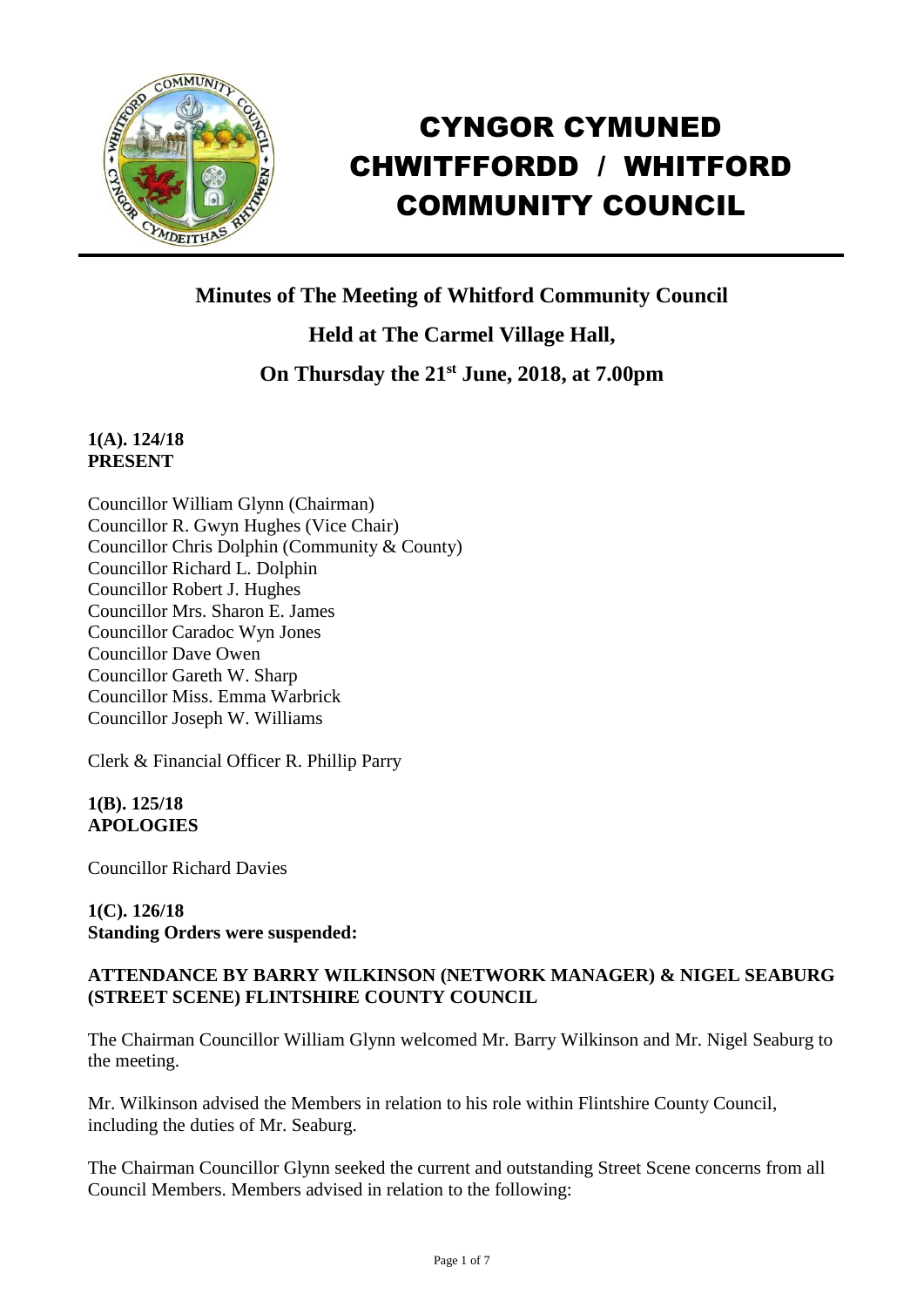- **(1)** Hedge in the area of Pen y Maes in Whitford. Reply: the owner of the land has been issued with a legal notice.
- **(2)** Sign at the top of Waen Hill. Reply: Post extensions have been ordered which will be completed at the same time as drainage works.
- **(3)** Llwyn Ifor Lane. The road surface is full of pot holes and requires re-surfacing. Reply: The road is listed for re-tarmacking but it has not been scheduled. Whilst the winter has been damaging for roads, the County have received additional funding from the Welsh Assembly Government. This funding has being prioritised, whereby the information can be found on the County web site.
- **(4)** Pot holes in the area of the Halfway House. Councillor seeked the criteria for filling pot holes as during repairs – other pot holes were not filled. Reply: pot holes are identified and passed to a works team. On this occasion, possibly traffic management was required, or the work team were called to a more urgent repair.
- **(5)** Concerns following collection of food and re-cycling with paper flying out of the rear of vehicles. Reply: during bad weather and especially wind, whilst the contents of the vehicle should be secure – it could occur that items do leave the vehicle. During bad weather, the following day a team visits the area and removes any items which have blown from the vehicles.
- **(6)** The undergrowth across the five villages is a concern. In the various lanes, the hedges and bushes have grown so much, the branches are scratching the cars. It is also dangerous for pedestrians. Reply: The various units are scheduled to complete the cutting back of branches during July.
- **(7)** Road verges in the areas of Crossways and Penfordllan.
- **(8)** Reduced speed limits should be considered on a number of roads.
- **(9)** Road marking in a number of roads require re-painting including the Rhydwen area.
- **(10)** Visibility at a number of road junctions requires attention including Junction 31 in Lloc.
- **(11)** The white markings on the A5026 at the roundabout to Mc Donald's require attention including a number of further locations. Reply: the County have to find enough jobs for the company to fill a contact.
- **(12)** The yellow lines in the area of Mc Donald's require extending to alleviate the parking issues. Reply: Will forward request to appropriate department.
- **(13)** A number of items have been dumped at the top gate entrance to Pen y Gelli Quarry. Reply: the bags will have to have the contents checked prior to removal. The remainder will be collected in due course, as the contents are stones and other heavy items.
- **(14)** The Council thank the Street Scene Officers for their hard work, which is difficult during the time of cutbacks – whereby many of the outstanding matters are out of the hand of Nigel. It was confirmed that during the filling of the pot holes in the area of the Halfway House – there was traffic management in place. Reply: The manpower has not been reduced but have changed the way we work. The procedures were explained to Members.
- **(15)** The road in the area of the Halfway House does require re-surfacing.
- **(16)** The one way street in Lloc there are a number of large pot holes. Reply: will arrange an inspection. The types of repairs were explained to Members.
- **(17)** A number of Pot holes in Llwyn Ifor Lane. These were reported last year and were not filled whereby the holes are even larger. The overhanging hedges / bushes in the lane are also a cause of concern.
- **(18)** Drainage collapse in the area of The Towers. Reply: once the area has been cut, the cause of the problem can be identified. If necessary, the owner of the property will be notified.
- **(19)** Hedge growth concerns in the above area which has resulted in the road signage not being visible to drivers. Due to the overgrown hedges it is dangerous travelling around corners. Reply: these will be identified and cleared in the near future.
- **(20)** The gully problem on Isglan Road. Reply: the area has been inspected by the County not sure as to planned actions to alleviate the problem. Possibly some sections of road will be resurfaced.
- **(21)** The roundabout at the Junction of 31 at the A55 wires sticking out of the ground.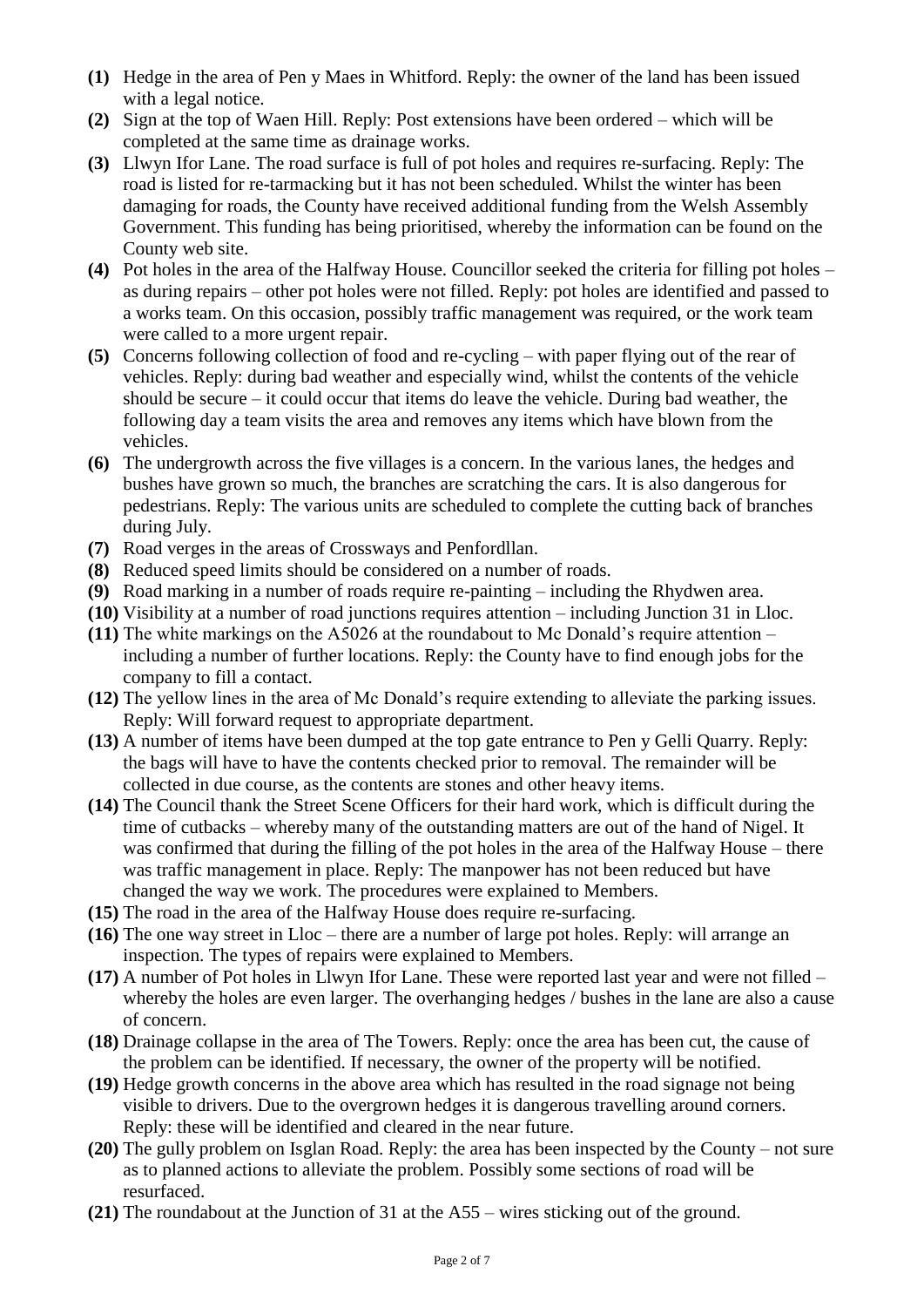- **(22)** Parking outside Ysgol Bro Carmel. Councillor Chris Dolphin advised in relation to the pending implementation of yellow lines.
- **(23)** White lines near the Druids Inn, Gorsedd require re-painting.
- **(24)** The junction in Gorsedd by the Druids Inn and Babell Road car parking in the area causing difficulty.
- **(25)** A number of pot holes in the Pantasaph area.
- **(26)** Do the parking enforcement officers visit the area of Mc Donald's regularly. Reply: they should have a rota – but I will ensure that the area is placed on the rota for extra visits by officers.
- **(27)** Concerns with the general cleaning and visits by road sweeping vehicles. Some roadside gullies are still full of litter. Reply: the gully emptying schedule are set at 100 gullies a day. This is reduced during the winter time except in an emergency.
- **(28)** Is it correct that the roadside grass verges are only being cut once a year. Reply: rural cuts are only completed in July. This has been the case for a number of years. Should any complaints be received, then the area will be inspected and possibly a further cut will be arranged.
- **(29)** Concern with people being fined for dropping litter when the refuge vehicles drop litter and its not cleared. On occasions they residents are unable to find their receptacles. Reply: if it's a windy day, the collections still have to occur – the day cannot be changed to accommodate the weather.
- **(30)** Is there a date when Whitford Road will be tarmacked. Reply: no date has been set.
- **(31)** What is the policy for the County Council to reply to letters. It was advised that the County Solicitor had stated – a reply must be received within 10 working days.

**(Reply:** from either Mr. Wilkinson or Mr Seaburg – or jointly)

The Chairman Councillor Williams Glynn – thanked Mr. Barry Wilkinson and Mr. Nigel Seaburg, for attending the meeting, together with recording the various concerns of the Council Members – including providing their observations.

## **1(D). 127/18 Standing Orders were restored:**

## **2. 128/18 DECLARATIONS OF INTEREST**

There were no Declarations of Interest declared.

#### **3. 129/18 TO APPROVE THE MINUTES OF THE MEETING HELD ON THE 17TH MAY, 2018**

The Minutes were proposed as correct by Councillor Robert J. Hughes and seconded by Councillor Caradoc W. Jones and formally agreed by the Members present.

## **4. 130/17 MATTERS ARISING**

The Clerk referred to the following matters from the previous Minutes:

**Minute no: 9.110/17 – sub minutes numbers: 4.81/17 & 4.58/17 (page 3)** - in relation to a planning application at land adjacent to Ysgol Y Llan, Whitford. The Clerk advised that an amended plan had been sent to County Planning - which included the points raised by the Planning Officer. The Clerk further advised that following the grant of the anticipated planning application, the County Council would commence the Community Asset Transfer of the land. The Clerk stated, that from experience that would take a number of months to complete.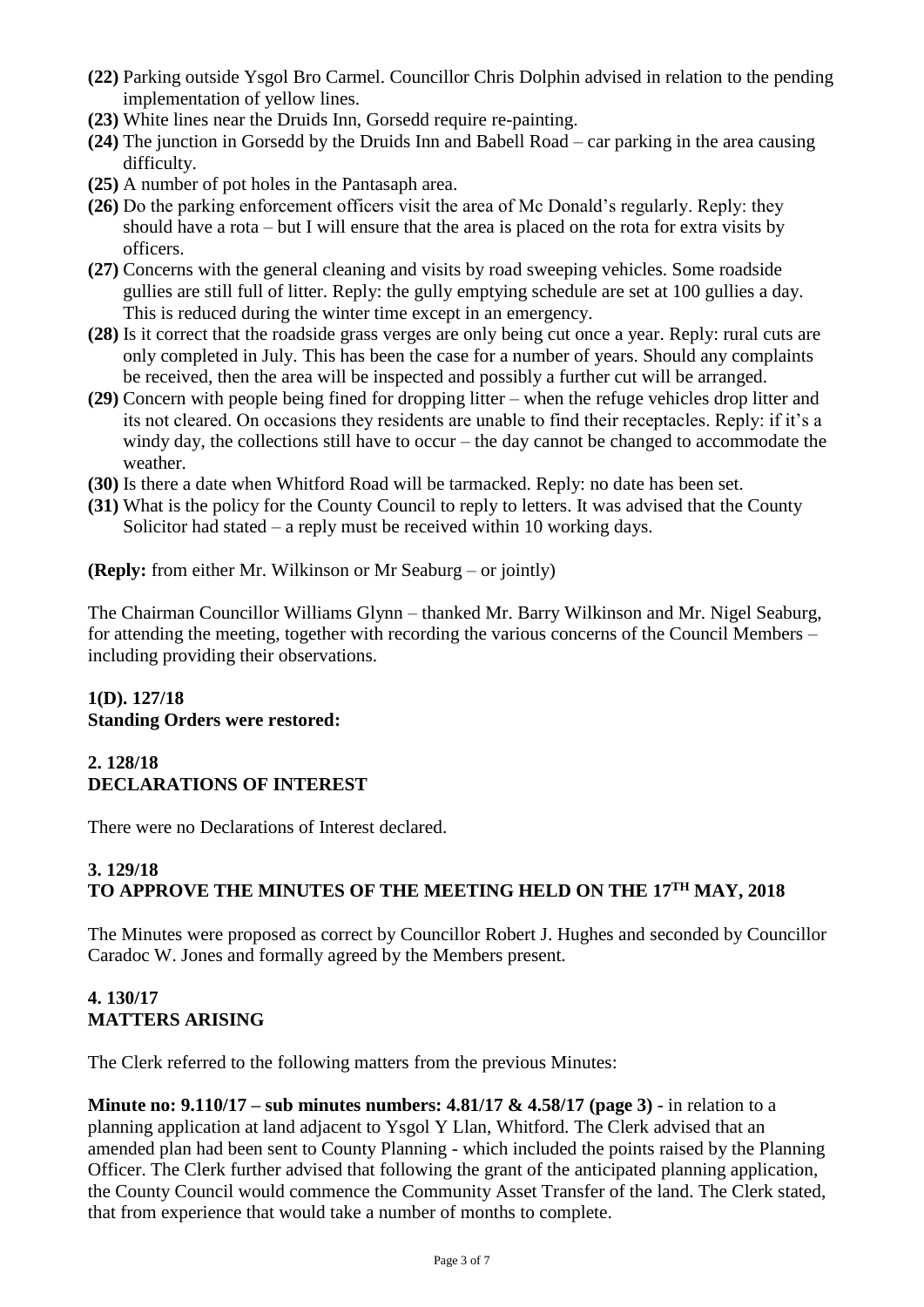**Members agreed the following:** The Council will await the planning decision, including the commencement of the Community Asset Transfer, before seeking quotations for the work required to complete the car parking area.

**Minute no: 9.110/17 – sub minutes numbers: 4.81/17 & 10.69/18 (page 3)** - in relation to nonreply to letters from Mr. Harvey Mitchell (Flintshire County Council). The Clerk recollected to the Members an e-mail dated the  $22<sup>nd</sup>$  May – which forwarded an attached letter from Mr. Harvey Mitchell (Flintshire County Council). The attached letter was in response to a letter sent by Council to Mr. Mitchell dated the 16<sup>th</sup> March, which highlighted concerns with refuge collections and litter following collections.

**Minute no: 9.110/17 – sub minutes number: 11.05/18 (page3 and 4)** - in relation to providing assistance to Carmel Bowling Club. The Clerk advised, that a letter had been received from County Hall, Mold – which stated: that an Officer from the Education and Youth Department, had spoken with the Head teacher of Ysgol Bro Carmel. The Head teacher confirmed that a meeting had taken place between Chair and Vice Chair of the Bowling Club Committee – whereby it was agreed that the Bowling Club were happy with the current arrangements. Councillor Robert Hughes advised, that he had brought the matter to the attention of the Council, in good faith, following representation made to him by members of the Bowling Club.

#### **5(A). 131/18 CORRESPONDENCE**

#### **The following correspondence had been received, that was required to be either advised to, or dealt with by the Members:**

**(1)** The Clerk recollected to the Members, an e-mail dated the  $7<sup>th</sup>$  June, which had been forwarded from Flintshire County Council – in relation to a 'Well-being plan for Flintshire  $2017 - 2023'$ 

## **5(B). 132/18 CLERK'S REPORT**

**(a)** The Clerk advised that Councillor Robert Hughes had spoken recently with Miss. Hannah Blythyn Assembly Member for Delyn – who had offered to attend a future meeting of the Community Council.

**Members agreed the following:** To invite Miss Blythyn to the September Council meeting.

**(2)** The Clerk advised that the recently repaired and stained notice board adjacent to the Old Rock Inn, Lloc – the joiner had advised that there would be no charge made for the work completed. The Council discussed the refurbishment of three bench seats within the community.

**Members agreed the following**: **(1)** the Clerk to write a letter of thanks to Mr. Austin Gelder – for the work completed on the Lloc notice board **(2)** the Clerk to seek from Mr. Gelder, a quotation for the refurbishment of the three benches – with Councillor Gwyn Hughes providing the locations to Mr. Gelder.

**(3)** The Clerk referred to a new bus time table that the Chairman had acquired, whereby a new bus service was to commence on the  $25<sup>th</sup>$  June – from Holywell bus station – and would travel through various Villages. The route included the five villages covered by the Community Council. County Councillor Chris Dolphin provided further information.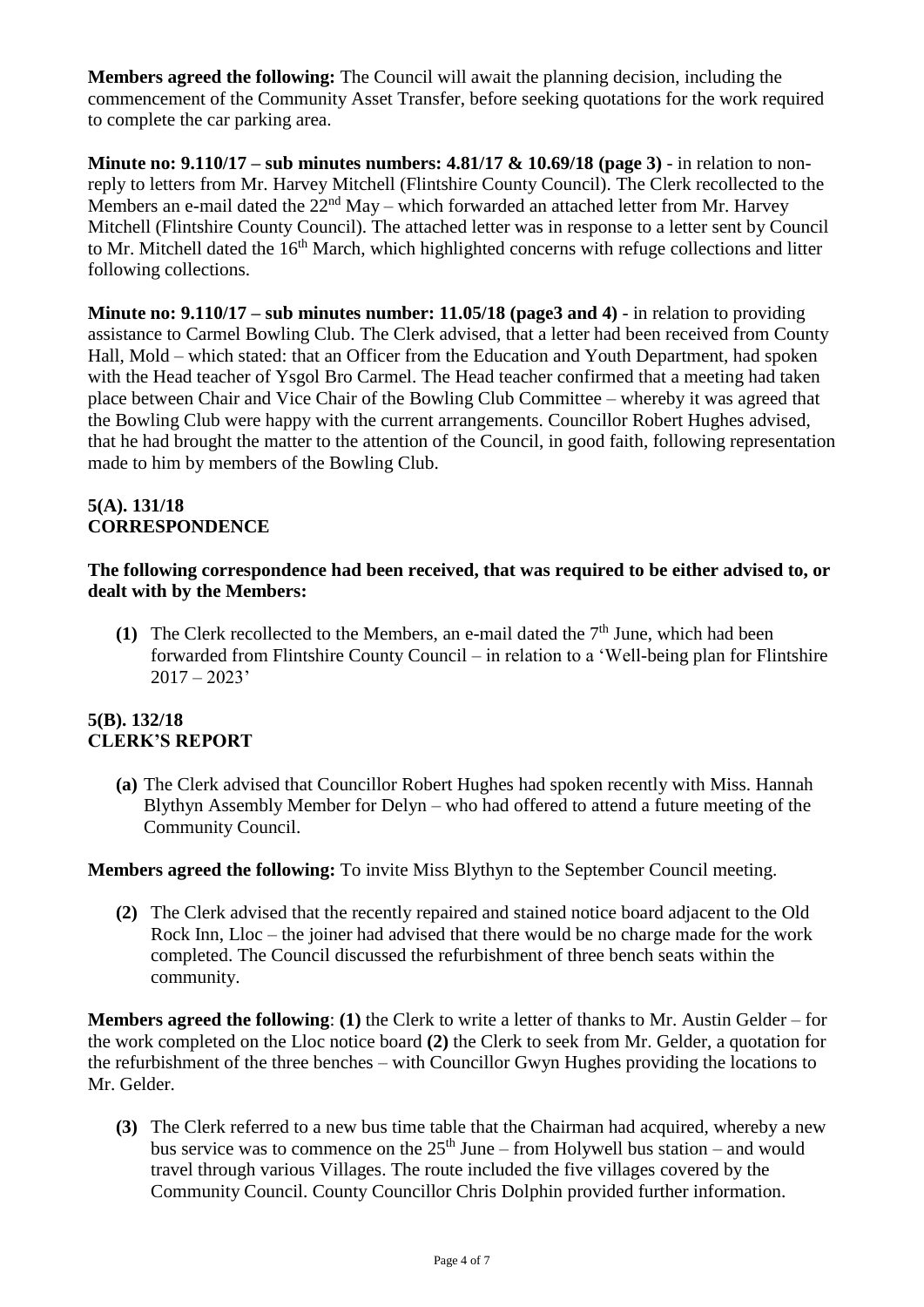## **6. 133/18 REPRESENTATIVES / LIAISON COMMITTEE REPORTS**

- **(1)** Councillor Caradoc Jones advised, in relation to his attendance at a meeting held in the Offices of Holywell Town Council – together with surrounding Community Councils. Councillor Jones highlighted a number of topics discussed, which included the parking concerns in the area of Mc Donald's.
- **(2)** Councillor Miss. Emma Warbrick advised, in relation to her attendance at a meeting of the Ysgol Bro Carmel School Governors. Topics discussed included: data protection, future school inspection, no dogs on school field signage, including school staffing and ground maintenance.
- **(3)** Councillor Gareth Sharp advised, that he was unable to attend the latest meeting of One Voice Wales.
- **(4)** Councillor Joseph Williams advised, in relation to his attendance at a meeting of the Ysgol Y Llan, Whitford School Governors. Topics discussed included: an initiative in relation to providing a five day extra holiday period – to endeavour to improve pupil attendance, new scheme for Welsh learning.

#### **7(A). 134/18 PLANNING APPLICATIONS**

#### **The following planning applications were dealt with by the Members at the meeting:**

**(a)** Application number: 058502 – for change of use of land to site three tourist accommodation lodges, at Ocho-Rios, Lloc.

**Comment by Council:** Objection to the application, for the following reasons:

- **(1)** Lloc, is classed as a 'Non Envelope Village'
- **(2)** Does not meet the criteria in T4 of the Flintshire Local Development Plan.
- **(3)** There is no public transport in the area.
- **(b)** Application number: 058505 for removal of conservatory and construction of 2 storey extension for master bedroom and garden room, at Maesteg, Gorsedd.

**Comment by Council:** Providing that the application complies with planning policy, then no objections raised.

## **7(B). 135/18 PLANNING DECISIONS**

#### **The following planning decisions have been received from Flintshire County Council:**

- **(a)** Application number: 058068 for first floor extension, at Beeches, Gorsedd. Approved.
- **(b)** Application number: 05190 for construction of garage adjoining the side elevation, at Bryn Eglwys, Gorsedd. Approved.

#### **8. 136/18 COMMUNITY LIGHTING**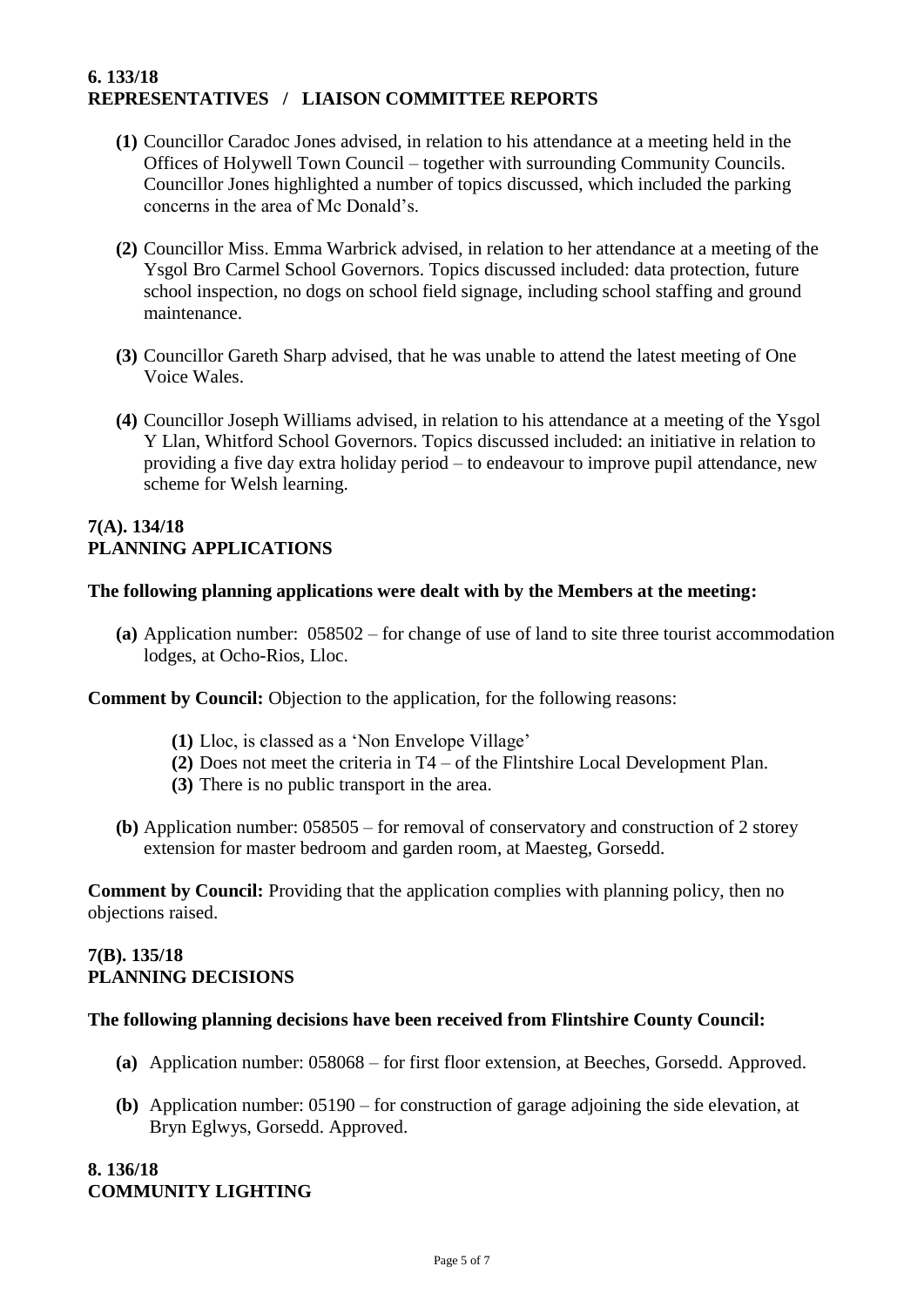- **(1)** The Clerk advised that there had been a report of two faulty lights in the Carmel area, which had been received by Councillor Miss. Emma Warbrick. The Clerk had contacted the resident to advise in relation to the installation of the LED lanterns and that it was not financially viable to repair the lights at this time. Councillor William Glynn advised, that he had personally visited the area to ascertain that the lanterns belonged to the Council.
- **(2)** The Clerk referred to an e-mail sent to all Council Members, seeking their views as to the type of LED lantern – with the white model, or with a coloured filter. The Clerk advised that there was little response from Members. The Chairman Councillor William Glynn, asked that all Council Members reply to the Clerk, should the Clerk request a reply or observation – including planning applications.

**Members agreed the following:** To reply to e-mails when requested by the Clerk.

## **9. 137/18 STREET SCENE SCHEDULE**

#### **The following concerns were raised by Members:**

- **(1)** Street Scene matters were discussed under **Minute number: 1(C). 126/18 on pages 1, 2 and 3 above).**
- **(2)** Councillor Richard Dolphin suggested to the Members, that a forward work programme could be kept for street scene. Whereby the various monthly and yearly activities could be recorded and managed more effectively.

**Members agreed the following:** The Clerk to place on the July agenda – 'Forward Work Programme'

## **10. 138/18 TO CONSIDER RE-PRINT OF HERITAGE TRAIL LEAFLETS (CLLR R. GWYN HUGHES)**

Councillor Gwyn Hughes recollected to the Members, the 'Five Villages Millennium Heritage Trails' leaflets. The leaflets were available to the public and were generally on display in the various hostelry establishments. Councillor Hughes advised, that there were only a limited number of the leaflets left in existence. The leaflets contained an abundance of local history from the Villages, including a number of walks. Councillor Hughes wished the Council to consider a reprint, whereby a quotation had been received for £160.00 – to print 1,000 leaflets. The cost does not include the sleeve that the original leaflets were kept in.

**Members agreed the following: (1)** Accepted the quotation for £160.00 - for a reprint of 1,000 leaflets **(2)** The re-print to contain the Community Council Crest **(3)** Councillor Hughes to ascertain if the leaflets can be saved into pdf documents, whereby the Council would be able to archive and re-print in the future **(4)** Councillor Mrs. Sharon James offered to copy the existing leaflets into pdf documents – which was accepted.

# **11. 139/18 APPROVAL OF ACCOUNTS FOR PAYMENT**

| <b>Cheque</b> | <b>Payee</b> | <b>Net</b> | Vat | <b>Total</b> |
|---------------|--------------|------------|-----|--------------|
| <b>Number</b> |              | x          | t   | t            |
|               |              |            |     |              |